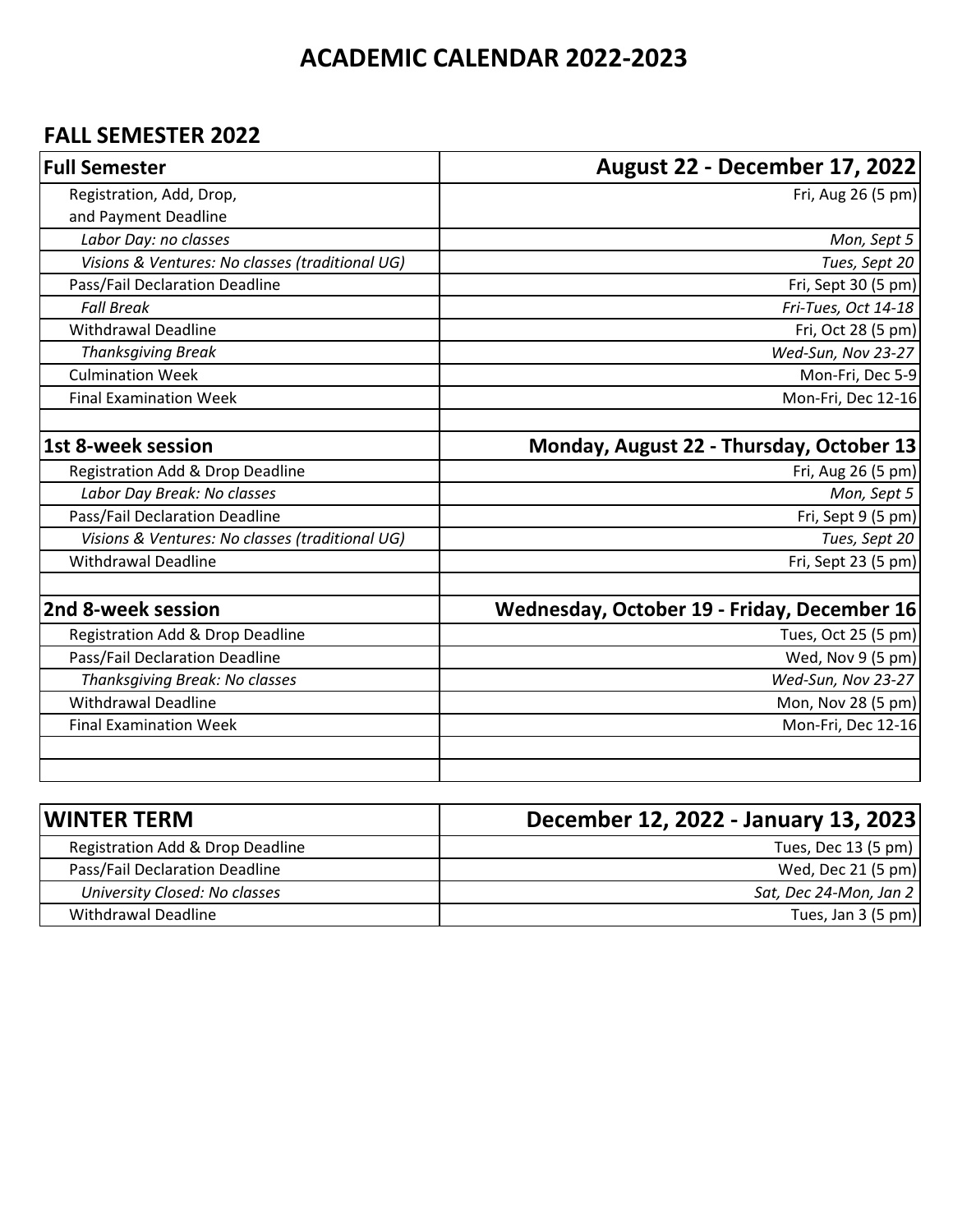## **ACADEMIC CALENDAR 2022-2023**

### **SPRING SEMESTER 2023**

| <b>Full Semester</b>                   | <b>January 9 - May 6, 2023</b>       |
|----------------------------------------|--------------------------------------|
| Registration, Add, Drop,               |                                      |
| and Payment Deadline                   | Fri, Jan 13 (5 pm)                   |
| Martin Luther King, Jr Day: No classes | Mon, Jan 16                          |
| Pass/Fail Declaration Deadline         | Fri, Febr 17 (5 pm)                  |
| <b>Spring Break</b>                    | Mon-Sun, Mar 6-12                    |
| <b>Withdrawal Deadline</b>             | Fri, Mar 17 (5 pm)                   |
| Easter Break: No classes               | Fri-Mon, Apr 7-10                    |
| Research Symposium: No classes         | <b>TBD</b>                           |
| <b>Culmination Week</b>                | Mon-Fri, Apr 24-28                   |
| <b>Final Examination Week</b>          | Mon-Fri, May 1-5                     |
| Commencement                           | Sat, May 6                           |
| 1st 8-week session                     | Monday, January 19 - Friday, March 3 |
| Registration Add & Drop Deadline       | Fri, Jan 13 (5 pm)                   |
| Martin Luther King, Jr Day: No classes | Mon, Jan 16                          |
| Pass/Fail Declaration Deadline         | Fri, Jan 27 (5 pm)                   |
| <b>Withdrawal Deadline</b>             | Fri, Febr 10 (5 pm)                  |
|                                        |                                      |
| 2nd 8-week session                     | Monday, March 13 - Friday, May 5     |
| Registration Add & Drop Deadline       | Fri, Mar 17 (5 pm)                   |
| Pass/Fail Declaration Deadline         | Fri, Mar 31 (5 pm)                   |
| Easter Break: No classes               | Fri-Mon, Apr 7-10                    |
| <b>Withdrawal Deadline</b>             | Fri, Apr 14 (5 pm)                   |
| Research Symposium: No classes         | <b>TRD</b>                           |
| <b>Final Examination Week</b>          | Mon-Fri, May 1-5                     |
|                                        |                                      |